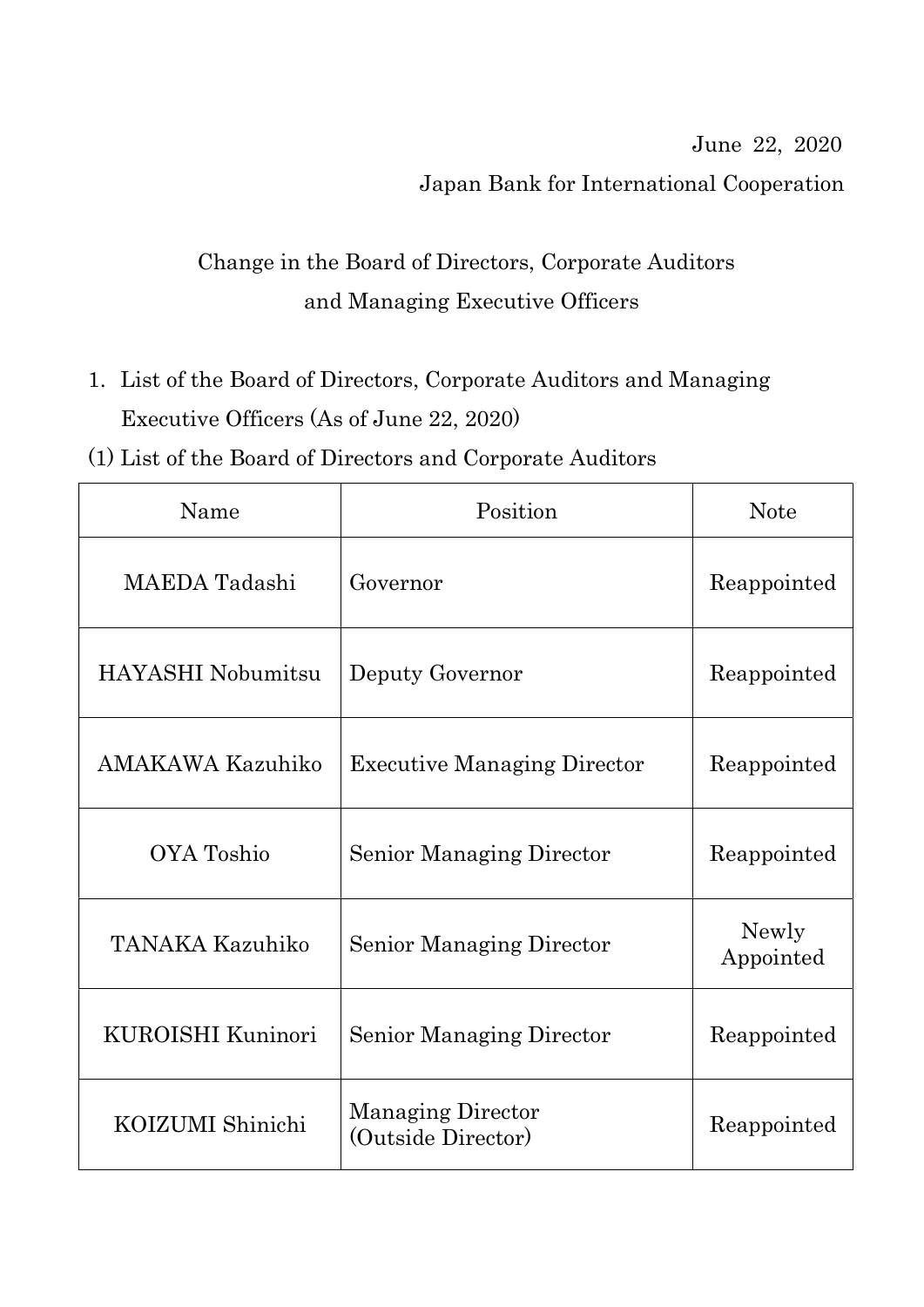| KAWAMURA Yoshinori | <b>Managing Director</b><br>(Outside Director)     | Reappointed        |
|--------------------|----------------------------------------------------|--------------------|
| SUMIYA Koji        | Corporate Auditor<br>(Full-Time Corporate Auditor) | Newly<br>Appointed |
| TSUCHIYA Mitsuaki  | Corporate Auditor<br>(Outside Corporate Auditor)   | Reappointed        |
| <b>TAMAI Yuko</b>  | Corporate Auditor<br>(Outside Corporate Auditor)   | Reappointed        |

# (2) List of Managing Executive Officers

| Name                | Position                                                                                      | <b>Note</b> |
|---------------------|-----------------------------------------------------------------------------------------------|-------------|
| HASHIYAMA Shigeto   | Managing Executive Officer<br>Global Head of Corporate<br>Planning Group                      | Reappointed |
| NISHITANI Tsuyoshi  | Managing Executive Officer<br>Global Head of Energy and<br>Natural Resources Finance<br>Group | Reappointed |
| TANIMOTO Masayuki   | Managing Executive Officer<br>Global Head of Infrastructure<br>and Environment Finance Group  | Reappointed |
| <b>ISOBE Koichi</b> | Managing Executive Officer<br>Global Head of Industry Finance<br>Group                        | Reappointed |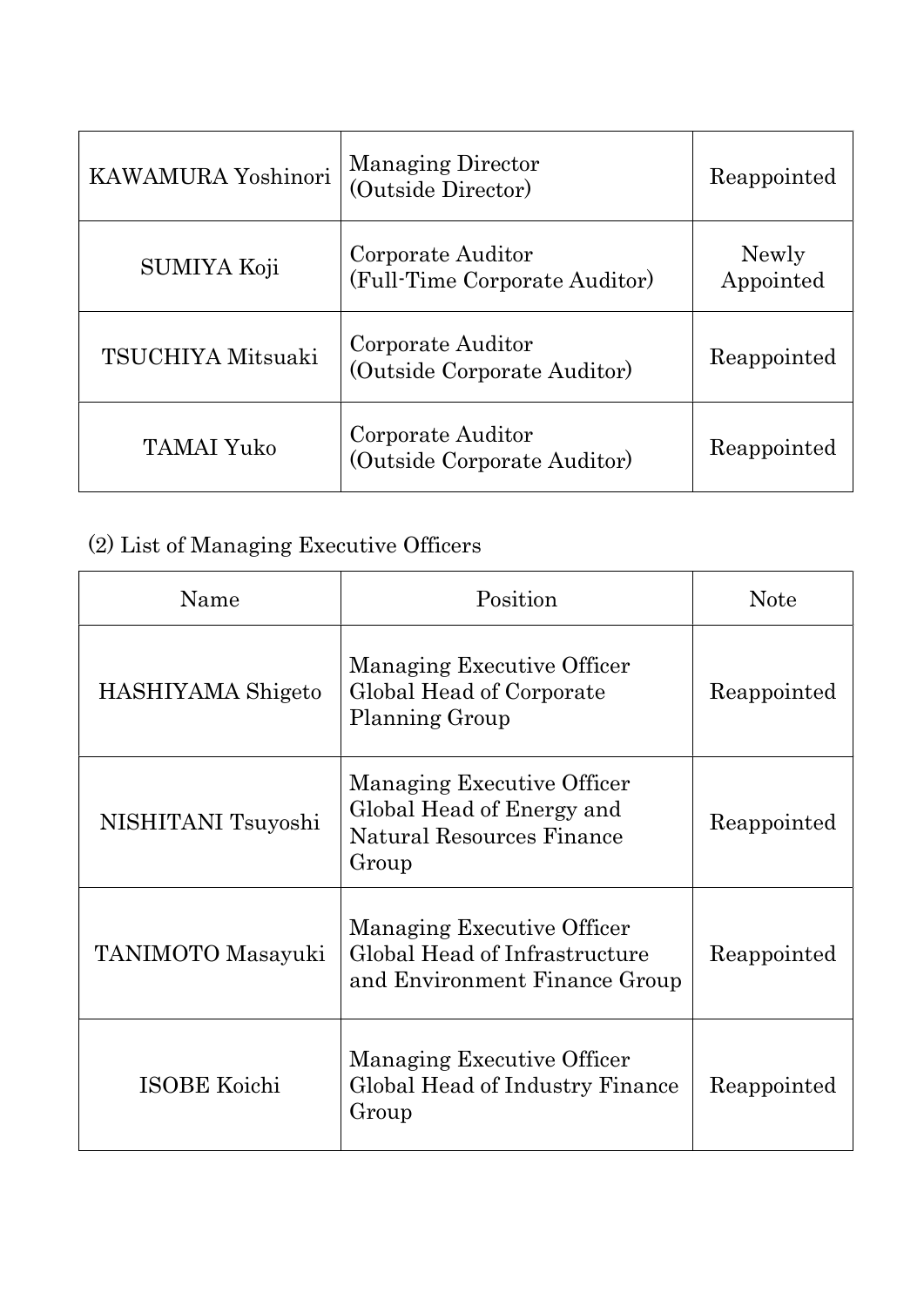| FUJINO Shinji | Managing Executive Officer<br><b>Global Head of Equity Finance</b><br>Group | Reappointed |
|---------------|-----------------------------------------------------------------------------|-------------|
|---------------|-----------------------------------------------------------------------------|-------------|

- 2. List of Retiring Director, Auditor and Managing Executive Officer (As of June 22, 2020)
- (1) List of Retiring Director and Auditor

| Name               | <b>Note</b>                                                              |
|--------------------|--------------------------------------------------------------------------|
| TAKESADA Tatsuhiko | Previous Position:<br><b>Senior Managing Director</b>                    |
| OTA Yasuo          | Previous Position:<br>Corporate Auditor<br>(Full-Time Corporate Auditor) |

(2) List of Retiring Managing Executive Officer

| Name                 | <b>Note</b>                                                                                                        |
|----------------------|--------------------------------------------------------------------------------------------------------------------|
| <b>FUNADA Yutaka</b> | Previous Position:<br>Managing Executive Officer<br>Global Head of Credit, Assessment and Risk<br>Management Group |